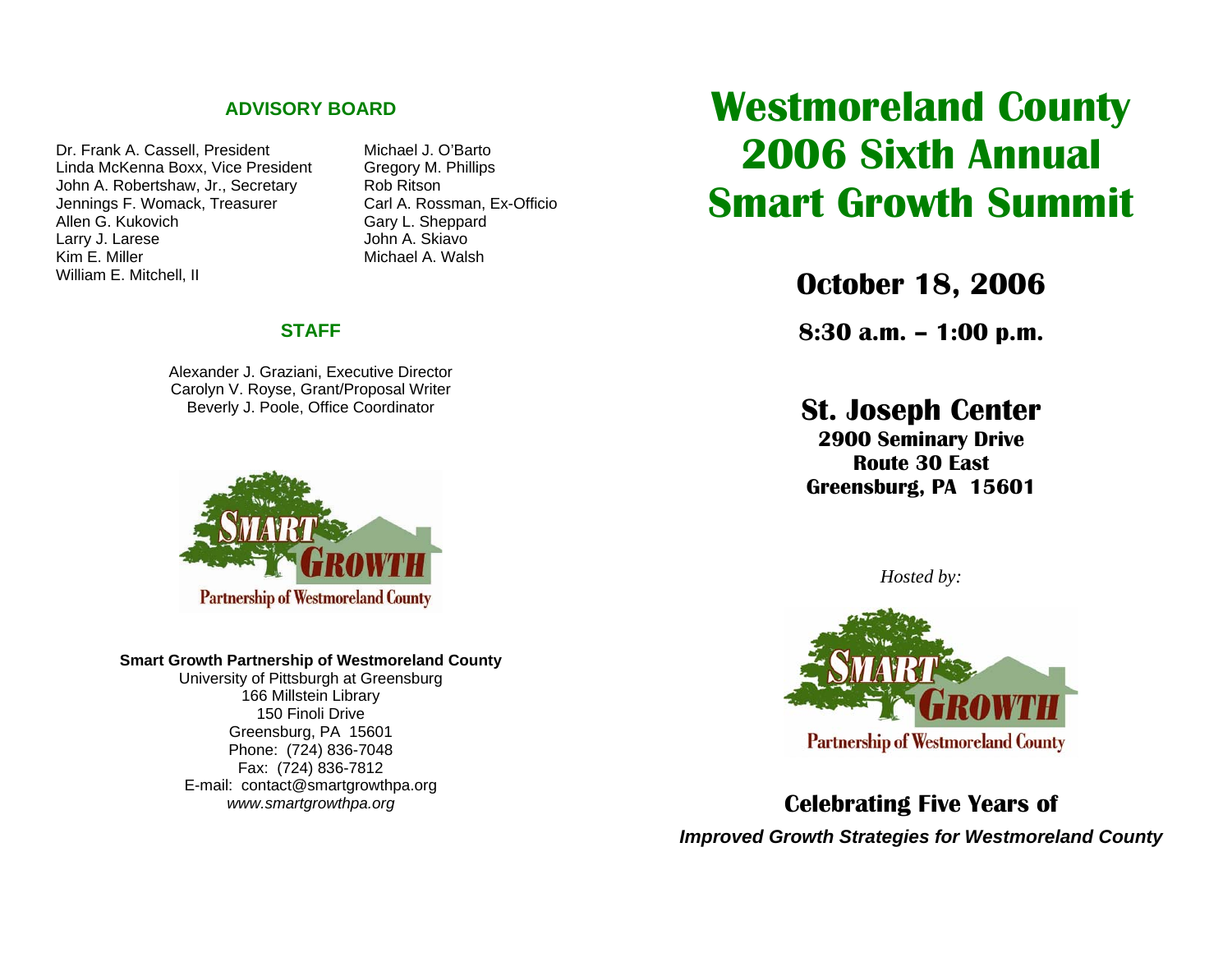$\operatorname{Welcome}$  to the Sixth Annual Westmoreland County Smart Growth Summit. This year's summit will focus on transportation and the US Route 30 Corridor.

# **SIXTH ANNUAL SMART GROWTH SUMMIT**

## **October 18, 2006**

## **Agenda**

Registration and Continental Breakfast *(Indiana Room)*

Welcome and Overview *(Chapel)* 

Presentation by Joel Kotkin *(Chapel) "The Future of Transportation in Suburban Communities"* 

Break – Book Sale *(Indiana Room)* 

US Route 30 Community Workshop *(Main Dining Room) "Where Are We Now and Where Are We Going?"* 

Break – Book Sale *(Indiana Room)* 

Lunch *(Main Dining Room)*

Wrap Up and Adjourn



## **About the Smart Growth Partnership**

The mission of the Smart Growth Partnership of Westmoreland County (SGPWC) is improved quality of growth in Westmoreland County. We provide education and technical assistance to municipalities and developers to enable them to incorporate smart growth principles into their plans and developments. The SGPWC is housed on the beautiful campus of the University of Pittsburgh at Greensburg and supported by the Katherine Mabis McKenna Foundation, John A. Robertshaw, Jr., Richard King Mellon Foundation, McCune Foundation, Laurel Foundation, PA Department of Economic and Community Development, PA Department of Conservation and Natural Resources, Westmoreland County, Sony, Robertshaw Foundation, McFeely Rogers Foundation, and Kim Miller – Wolf Lake, Inc.



Have you visited our website lately? Our website offers valuable news, information and links to good community development. Visit it today at:

## **www.smartgrowthpa.org**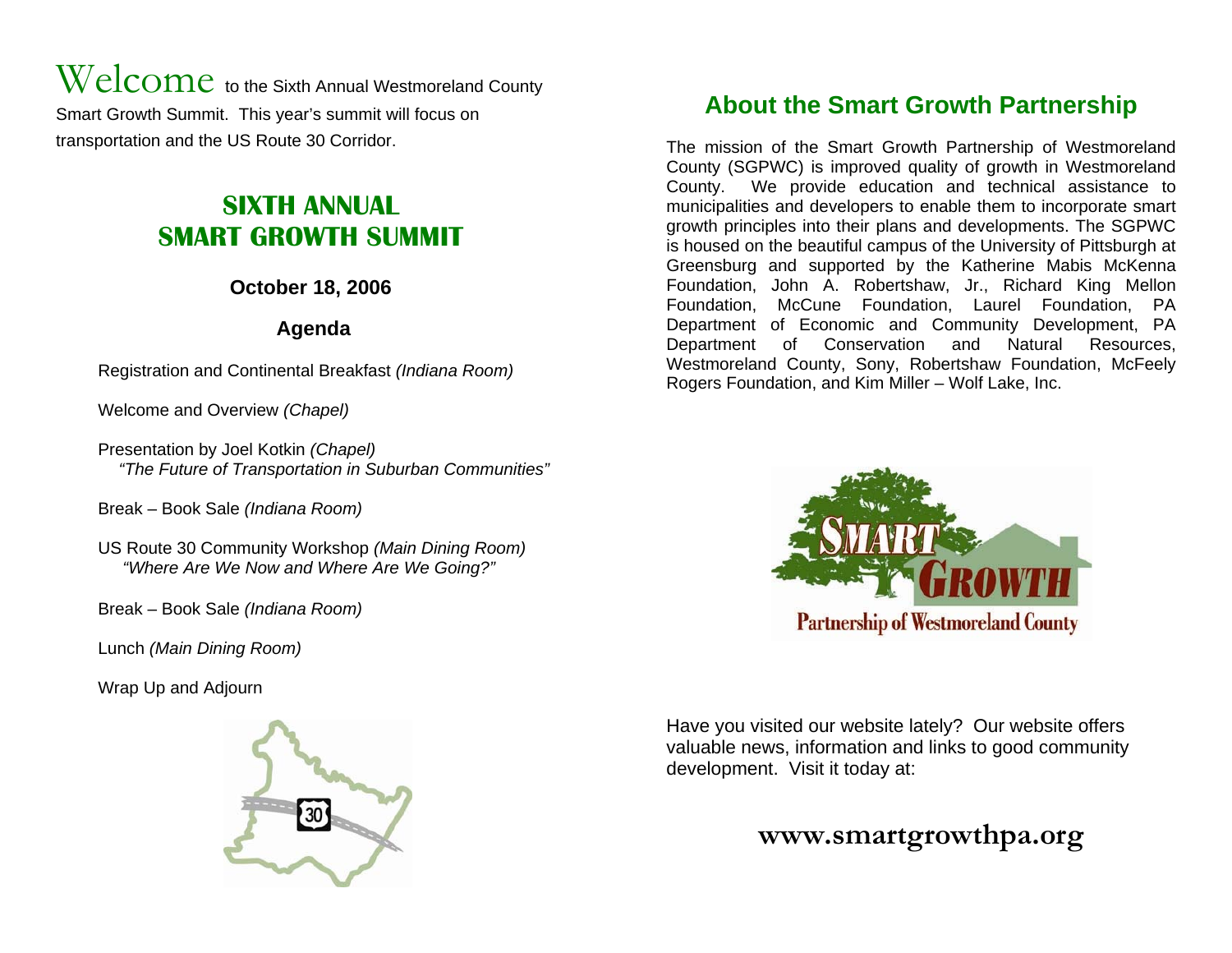# **Thank You to our 2006 Special Event Sponsors**

Michael Baker Jr., Inc. SW Chapter – Pennsylvania Planning Association First National Bank Hempfield Township Municipal Authority Herbert, Rowland & Grubic, Inc. Irwin Bank & Trust Company Kacin Builders Millstein Foundation Murrysville Economic Community Development Corporation Pashek Associates Remington, Vernick & Beach Engineers Rostraver Township Seton Hill University URS Corporation Westmoreland Conservation District Westmoreland Professional Builders Association



# **Joel Kotkin**

An internationally-recognized authority on global, economic, political and social trends, Kotkin is the author of the critically acclaimed *"The City: A Global History* from Modern Library.\* He is also author of the widely acclaimed, best-selling book, *The New Geography, How the Digital Revolution is Reshaping the American Landscape* (Random House, 2000). Kotkin is an Irvine Senior Fellow at the New America Foundation and is a highly respected speaker and futurist. He consults for many leading economic development

organizations, private companies, regions and cities. In addition, Kotkin serves as senior advisor to the Planning Center, a major planning, design and environmental consulting firm based in Costa Mesa, California.

For three years, he was Business Trends Analyst for KTTV/Fox Television in Los Angeles where, in 1994, he won the Golden Mike Award for Best Business Reporting on the changing dynamics of the entertainment industry.

Kotkin has completed studies on the future of several major cities, including New York, St. Louis, Phoenix, Los Angeles, the San Fernando Valley and the Inland Empire region of Southern California. In November 2005, in association with the Planning Center, he finished a year-long study on the future of suburban development. He is currently completing a study for the Reason Foundation on the future of transportation mobility in the United States.

Kotkin lectures widely in the United States, Asia and Europe and has addressed both Democratic and Republican Congressional groups. He has testified before the Joint Economic Committee of the Congress, the State of California Economic Strategy Panel and is highly sought after as a speaker by major business and financial organizations.



 *\*Books are available for purchase at the Summit.*